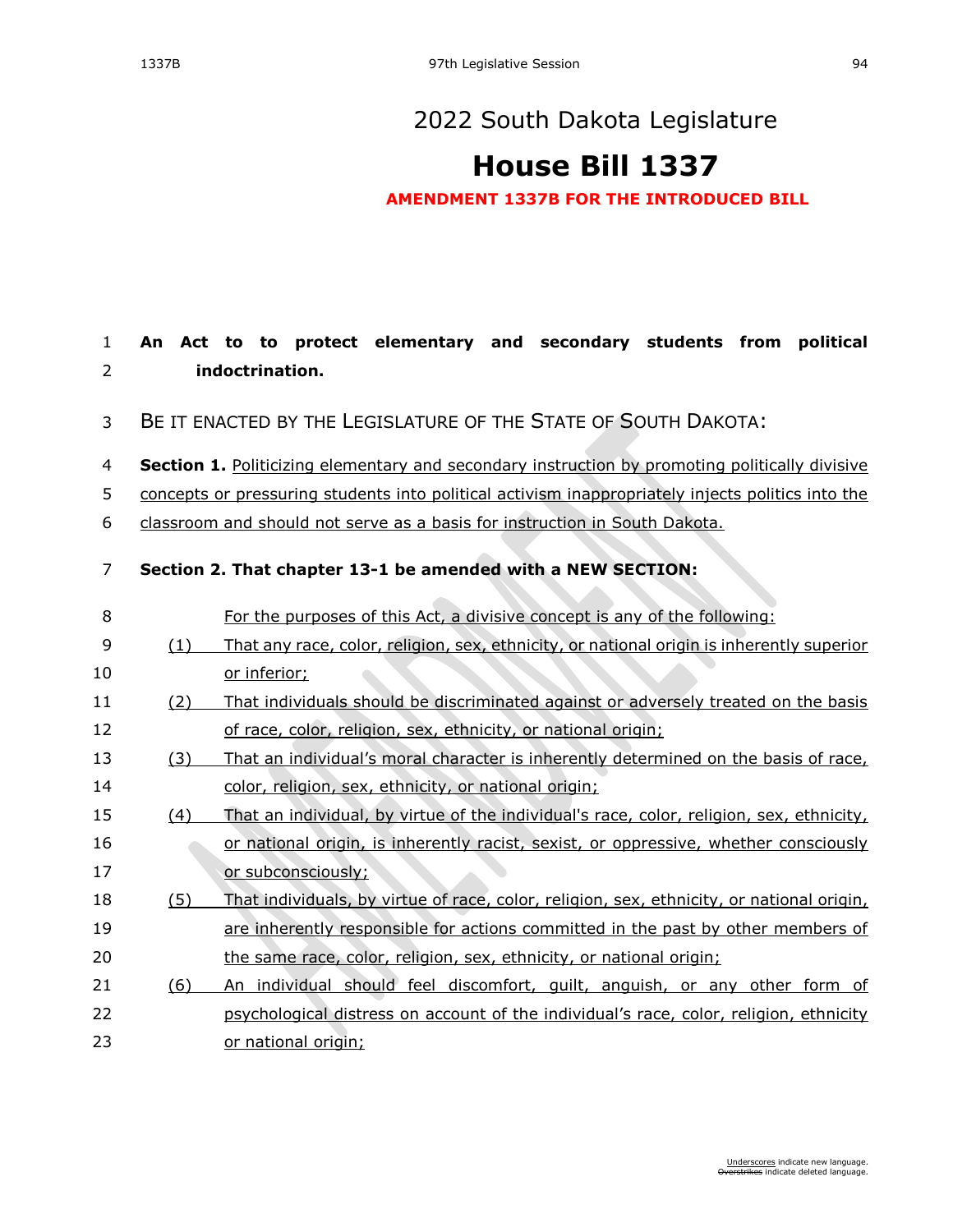or

 (8) With respect to their relationship to American values, slavery and racism are anything other than deviations from, betrayals of, or failures to live up to America's founding principles of liberty and equality, as stated in the Declaration of Independence.

#### **Section 3. That chapter [13-1](https://sdlegislature.gov/Statutes?Statute=13-1) be amended with a NEW SECTION:**

- A state agency or public school district may not allow any curricula, instruction,
- standards, or training that promotes a divisive concept, or which directs or compels
- students or employees to personally affirm, adopt, or adhere to a divisive concept.
- 12 Nothing in this section prohibits a school district employee from:
- (1) Discussing, as part of a larger course of academic instruction, a divisive concept in an objective manner and without endorsement; or
- (2) Permitting or presiding over student debate, regarding a divisive concept, in an objective manner and without endorsement.

### **Section 4. That chapter [13-1](https://sdlegislature.gov/Statutes?Statute=13-1) be amended with a NEW SECTION:**

- For purposes of this Act, the term, lobbying, means:
- 19 (1) To promote, oppose, or influence the passage or defeat of, or the sponsorship or introduction of, any ballot measure as defined in § [2-1-1.3,](https://sdlegislature.gov/Statutes?Statute=2-1-1.3) ballot question as 21 defined in § [12-27-1,](https://sdlegislature.gov/Statutes?Statute=12-27-1) law, rule or emergency rule as defined in § [1-26-1,](https://sdlegislature.gov/Statutes?Statute=1-26-1) or resolution or ordinance as defined by §§ [7-18A-1](https://sdlegislature.gov/Statutes?Statute=7-18A-1) and [9-19-1;](https://sdlegislature.gov/Statutes?Statute=9-19-1)
- (2) To attempt to influence an individual to vote for or against a particular candidate for any public office; or
- 25 (3) To attempt to influence any public officer in the performance of the officer's duties. This term does not include educational activities or assignments that simulate
- protest or lobbying in a school setting.
- **Section 5. That chapter [13-1](https://sdlegislature.gov/Statutes?Statute=13-1) be amended with a NEW SECTION:**
- A public school district or district employee may not require, make part of a course, or award a grade or course credit, including extra credit, for a student's: